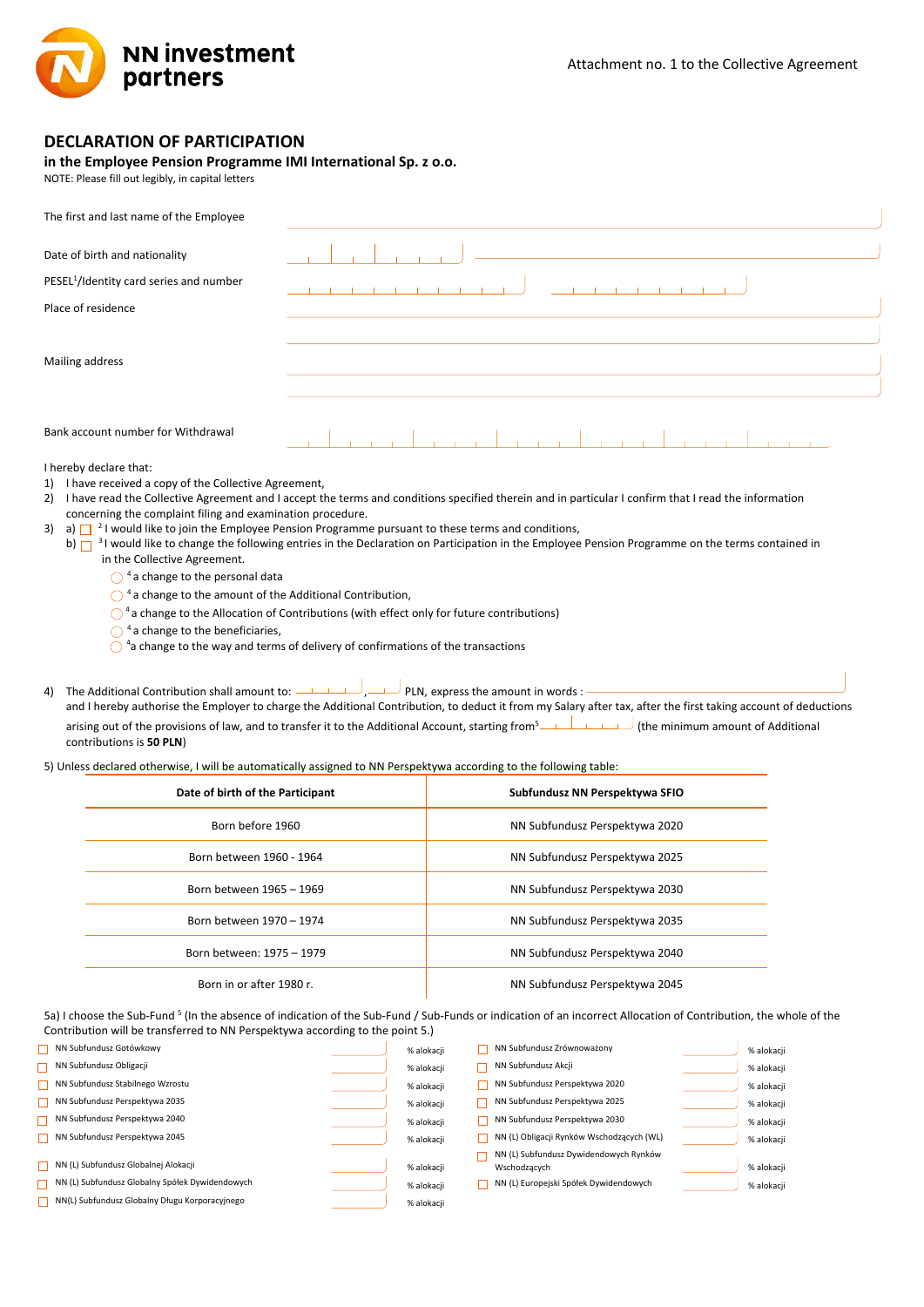**NN investment** partners

The Participant may specify in the Declaration the Allocation of the Contribution between individual Sub-Funds, however, the payment to one Sub-fund selected by the Participant must be at least 10%. Contributions or multiples of 10%. Contributions. **The sum of shares in the Subfunds allocated in the Subfund must be 100%.**

6) I hereby declare that after my death the resources accumulated under the Employee Pension Programme be received by:

| First name and last name | Date of birth |  |  | PESEL |  |  |
|--------------------------|---------------|--|--|-------|--|--|
|                          |               |  |  |       |  |  |
|                          |               |  |  |       |  |  |
|                          |               |  |  |       |  |  |
|                          |               |  |  |       |  |  |

7) I confirm that I have been informed that:

(1) The controller of my personal data is NN Parasol Fundusz Inwestycyjny Otwarty, NN Perspektywa Specjalistyczny Fundusz Inwestycyjny Otwarty and NN Specjalistyczny Fundusz Inwestycyjny Otwarty (Fundusze) with its registered office in Warsaw, ul. Topiel 12, 00-342 Warszawa, managed by NN Investment Partners Towarzystwo Funduszy Inwestycyjnych S.A with its registered office in Warsaw, ul. Topiel 12, 00-342 Warszawa (Towarzystwo);

- (2) I can contact the Data Protection Officer by sending written correspondence to the address of the Funds headquarters or to the following e-mail address: [iod@nntfi.pl;](mailto:iod@nntfi.pl)
- (3) my personal data will be processed for the following purposes: (a) the implementation of my participation in the Employee Pension Programme and Funds selected by myself pursuant to art. 6 sec. 1 lit. b Regulation (EU) 2016/679 of the European Parliament and of the Council of 27 April 2016 on the protection of individuals with regard to the processing of personal data and on the free movement of such data and the repeal of Directive 95/46 / EC ("GDPR"); (b) fulfillment of legal obligations incumbent on the personal data administrator, pursuant to art. 6 par. 1 lit. c GDPR; (c) resulting from legitimate interests pursued by the controller pursuant to art. 6 par. 1 lit. f GDPR, for which the data controller recognizes: direct marketing, investigation and defense against claims, fraud prevention, ensuring the ICT environment security, statistics and analyzes as well as internal control processes and compliance monitoring, including within the structures of the NN capital NN Group NV;
- (4) the recipients of my personal data may be: an employer, an entity maintaining a register of Fund participants, entities providing consultancy, audit, accounting, IT services, archiving or destruction of documents and marketing services, the auditors in connection with current audit projects;
- (5) my personal data will be kept for the period necessary to perform the contract and obligations arising from my participation in the Employee Pension Programme and Funds selected by myself and pursuing claims and defending against claims arising from the general limitation periods of claims extended by five years;
- (6) I have the right to access my data and the right to rectify, delete, limit processing, the right to transfer data;
- (7) I have the right to object to the processing of my personal data for the purpose of direct marketing, in so far as the processing is related to direct marketing;
- (8) I have the right to object to the processing of my personal data when processing is necessary for other purposes resulting from legitimate interests pursued by the administrator, without affecting the legality of the processing;
- (9) I have the right to lodge a complaint to the President of the Office for the Protection of Personal Data;
- (10) providing my personal data is voluntary, but it is necessary for my participation in the Employee Pension Programme and Funds of my choice, and failure to provide them will make it impossible to join the Employee Pension Programme and further participation in Funds.

In the case of providing data on persons entitled to death, I'm committed to inform the persons whose data I have provided that their personal data will be processed by the Company and Funds in connection of my participation in the Funds, as well as the address and full name of the Funds and the Society. contact details of the Data Protection Inspector, personal data processing purposes and legal basis, data recipient categories, data processing period, legitimate interests carried out by the personal data controller, the right to access data and the right to rectify, delete, Limitations on processing, transfer and opposition to data processing at any time without affecting the legality of the processing carried out prior to the opposition, the source of the data, as well as the right to file a complaint to the President of the Office Personal Data Protection.

| 8) | I agree for the transactions confirmations to be delivered every twelve months <sup>6</sup>                             | $\Box$ YES $\Box$ NO                                                                     |                                                 |          |
|----|-------------------------------------------------------------------------------------------------------------------------|------------------------------------------------------------------------------------------|-------------------------------------------------|----------|
| 9) | I agree for the transaction confirmations to be delivered by electronic means, to the below e-mail address <sup>7</sup> | $\Box$ YES $\Box$ NO                                                                     |                                                 |          |
|    | E-mail address (e-mail) suitable for delivery of transaction confirmations:                                             |                                                                                          |                                                 |          |
|    |                                                                                                                         |                                                                                          |                                                 |          |
|    | Date on which the Declaration is filled                                                                                 | Signature of the Employee                                                                | Signature of a person receiving the declaration |          |
|    |                                                                                                                         | on behalf of the Employer                                                                |                                                 |          |
|    | To be completed by the Employer                                                                                         |                                                                                          |                                                 |          |
| 1. |                                                                                                                         | The Declaration complies with the terms and conditions of the Employee Pension Programme |                                                 | YES □ NO |
| 2. | Date on which the Declaration is returned to the Employee                                                               |                                                                                          |                                                 |          |
| 3. | Date on which the Employee joins the Programme                                                                          |                                                                                          |                                                 |          |
|    |                                                                                                                         |                                                                                          |                                                 |          |

Signature of a person in charge for verification on behalf of the Employer